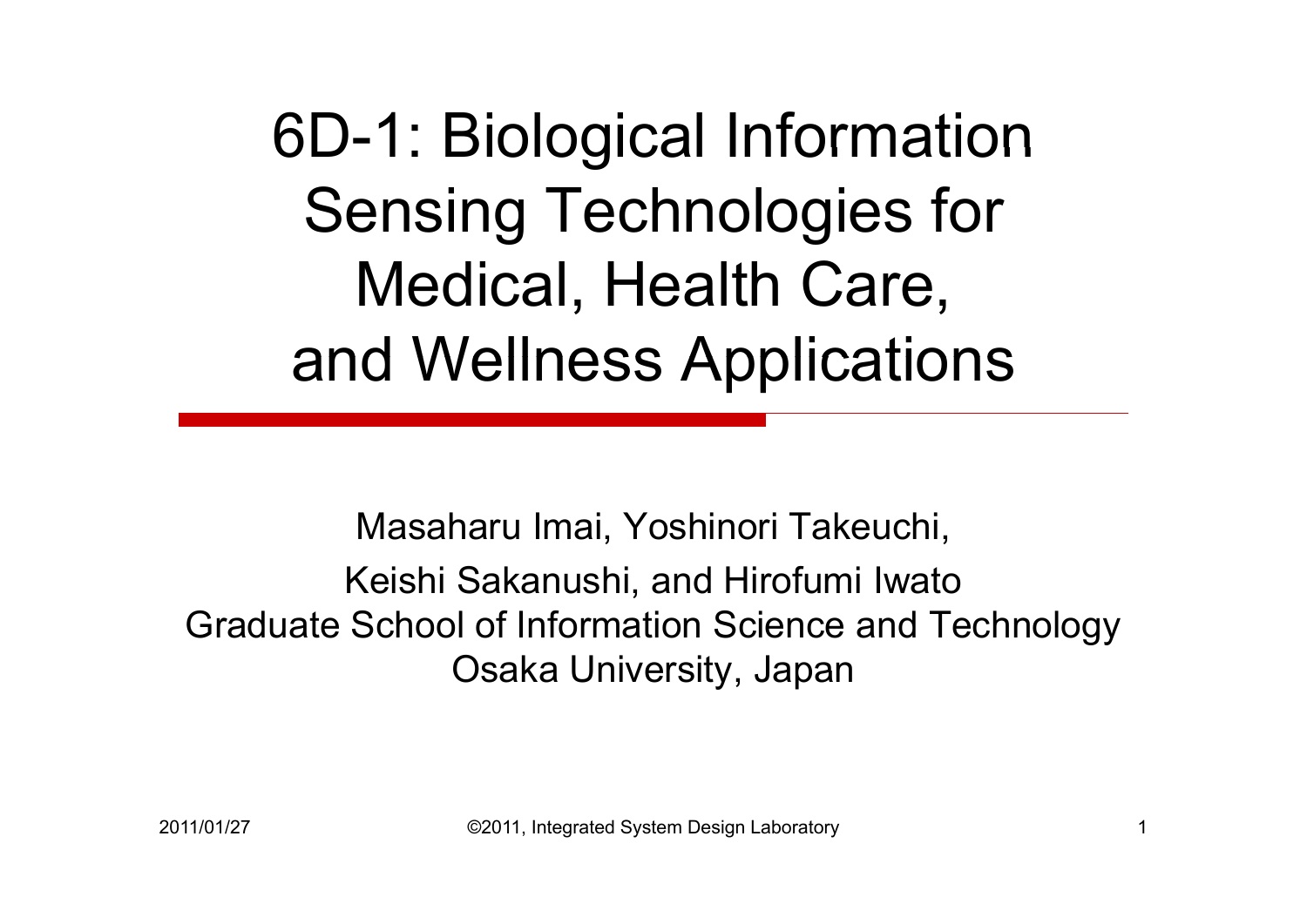□ Introduction – Motivation and Background

- **□ Biological Information Sensing**
- □ MeSOC-I: Medical Domain Specific SoC
- □ MeDIX-I: Medical Domain Specific Processor
- □ Future Challenges
- **□ Conclusion**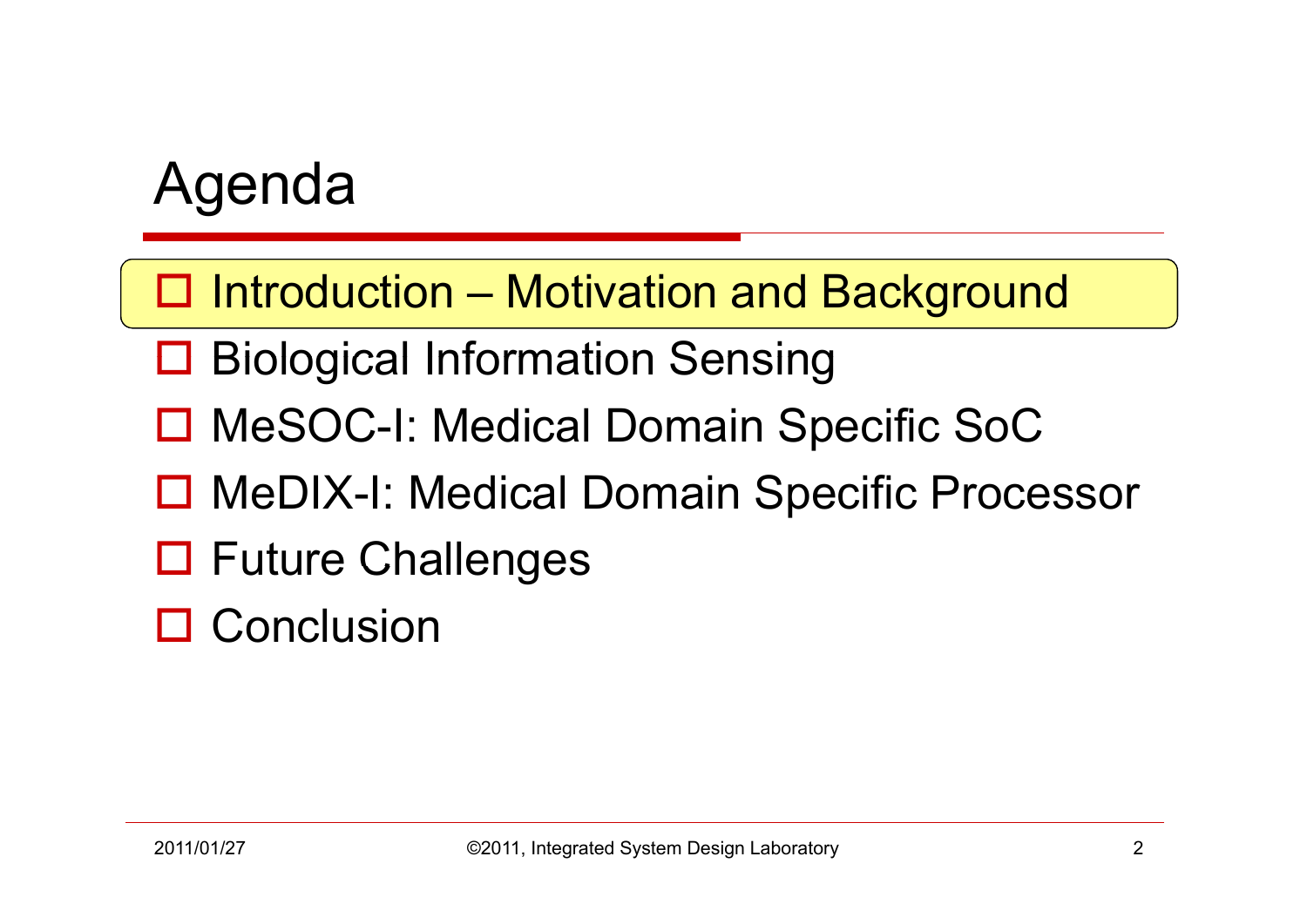#### **Motivation**

#### □ **Background**

- an<br>Ma Aging Society: Japanese has the longest life expectancy in the world.
- Issues in Medical System in Japan
	- $\Box$ Increasing Medical Expense
	- □ Co-medical's Dissatisfaction and Uneven Distribution
- $\Box$ **Challenges** 
	- Long Term Continuous Inspection (23 h 50 m at home) rather than Short Term Inspection (10 min in hospital) (esp. for Chronic Disease)
- **ITT**  Goal
	- Better QoL (Quality of Life): Decrease Patients' Physical and Mental Stress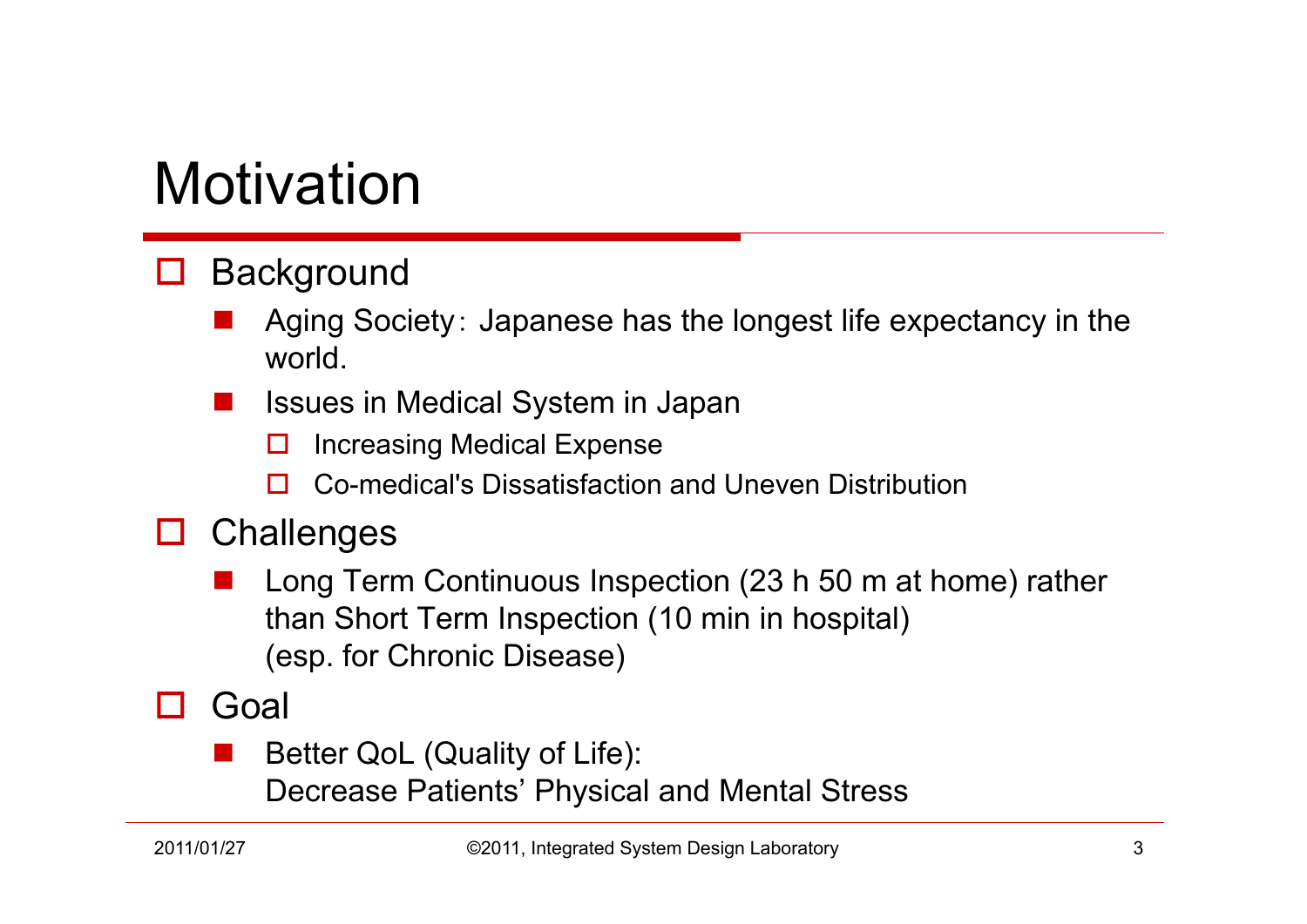□ Introduction – Motivation and Background

□ Biological Information Sensing

- □ MeSOC-I: Medical Domain Specific SoC
- □ MeDIX-I: Medical Domain Specific Processor
- □ Future Challenges
- **□ Conclusion**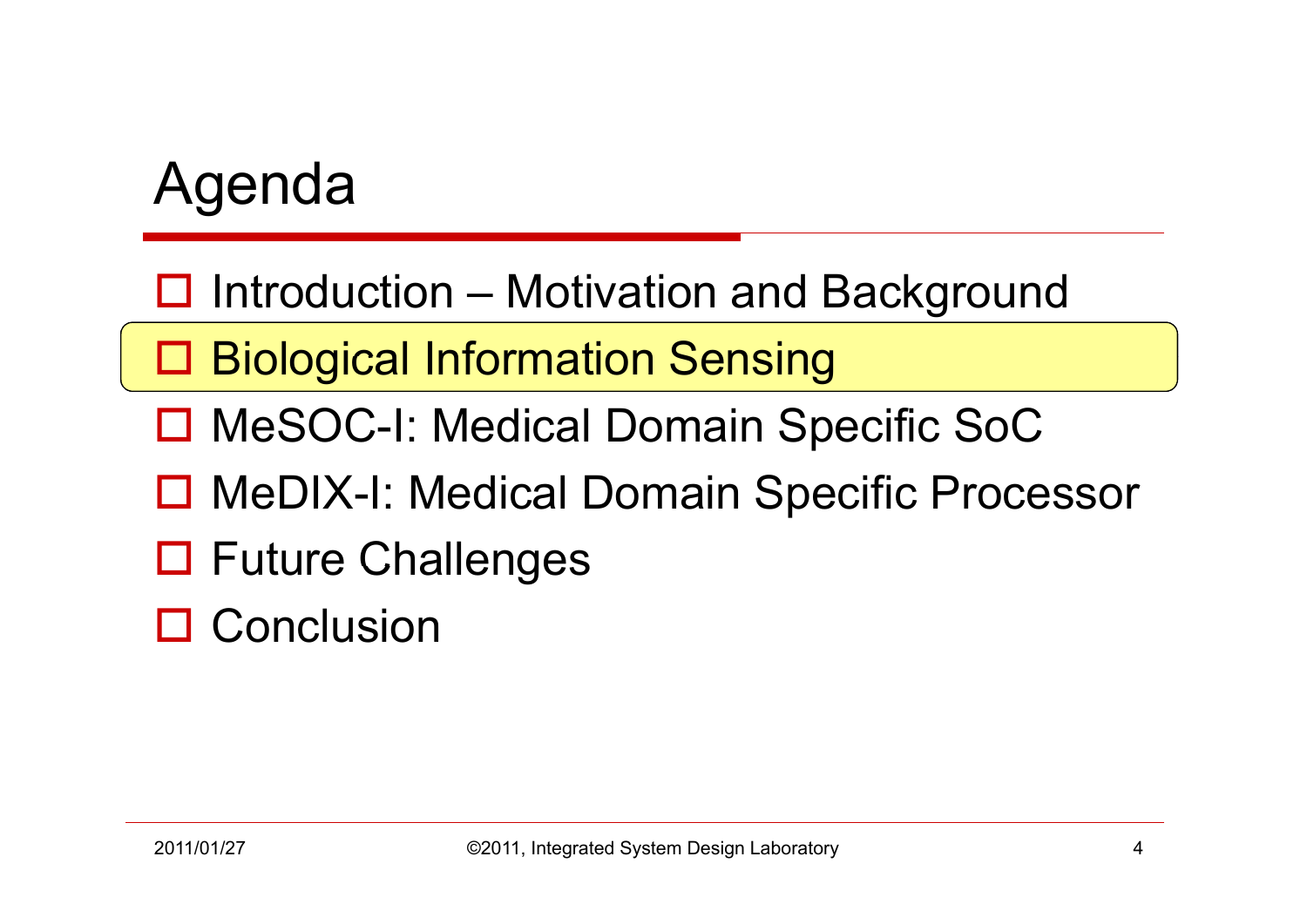# Typical Biological Information Sensing System

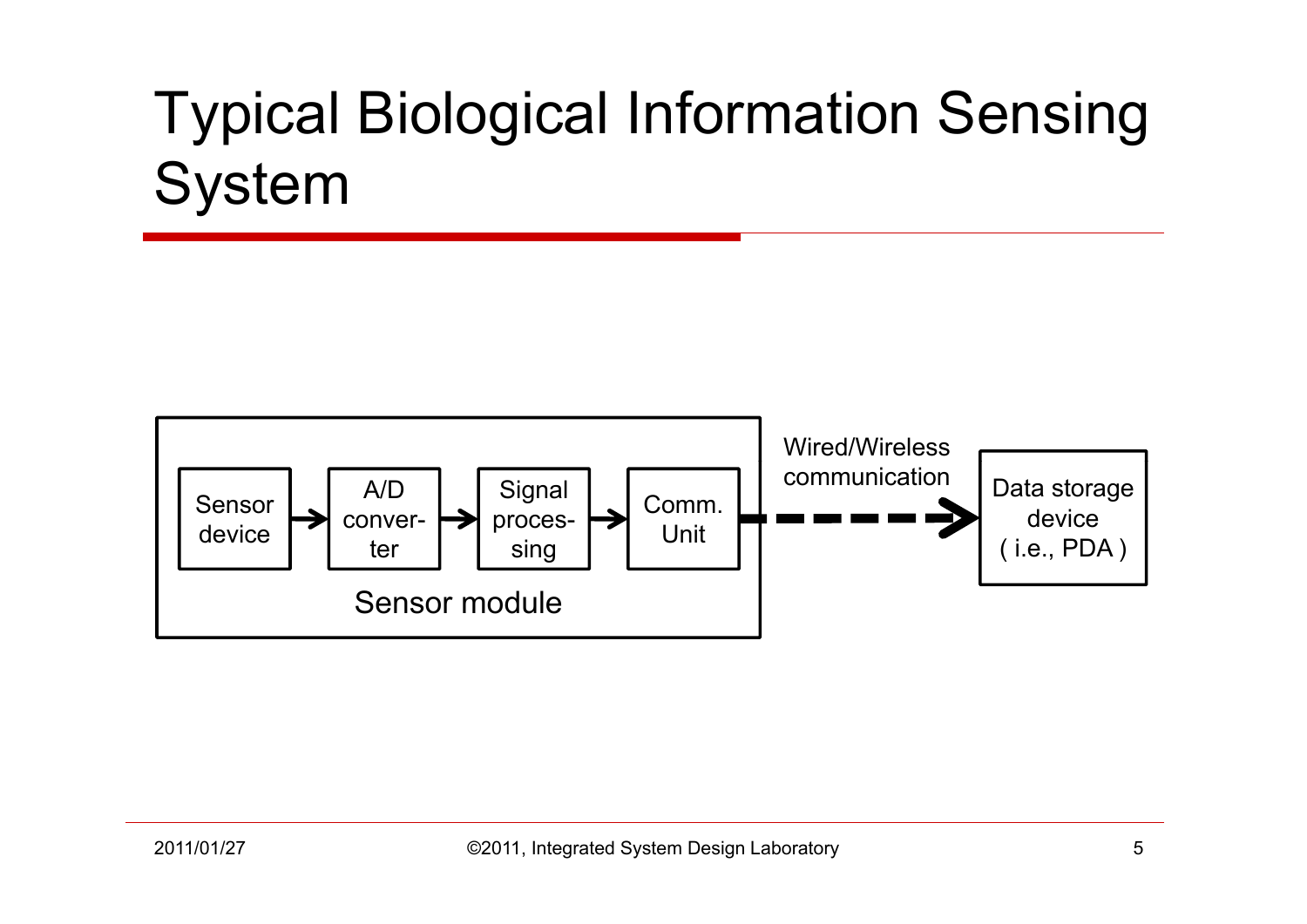# Major Biological Information

| <b>Biological Information</b> | Range                | <b>Sensor Device</b>                      |  |
|-------------------------------|----------------------|-------------------------------------------|--|
| <b>Blood Pressure</b>         | $10 \sim 300$ [mmHg] | <b>Pressure Sensor</b>                    |  |
| <b>Pulse Count</b>            | $10 \sim 250$ [bpm]  | Phototransistor<br><b>Pressure Sensor</b> |  |
| SpO <sub>2</sub>              | $50 \sim 100$ [%]    | Phototransistor                           |  |
| <b>Respiration</b>            | $5 \sim 60$ [bpm]    | <b>Pressure Sensor</b>                    |  |
| Electrocardiogram (ECG)       | $+/- 6.25$ [mV]      | Electrode                                 |  |
| Electromyogram (EMG)          | $50 \sim 1,000$ [µV] | Electrode                                 |  |
| body temperature              | $25 \sim 45$ [C]     | <b>Temperature Sensor</b>                 |  |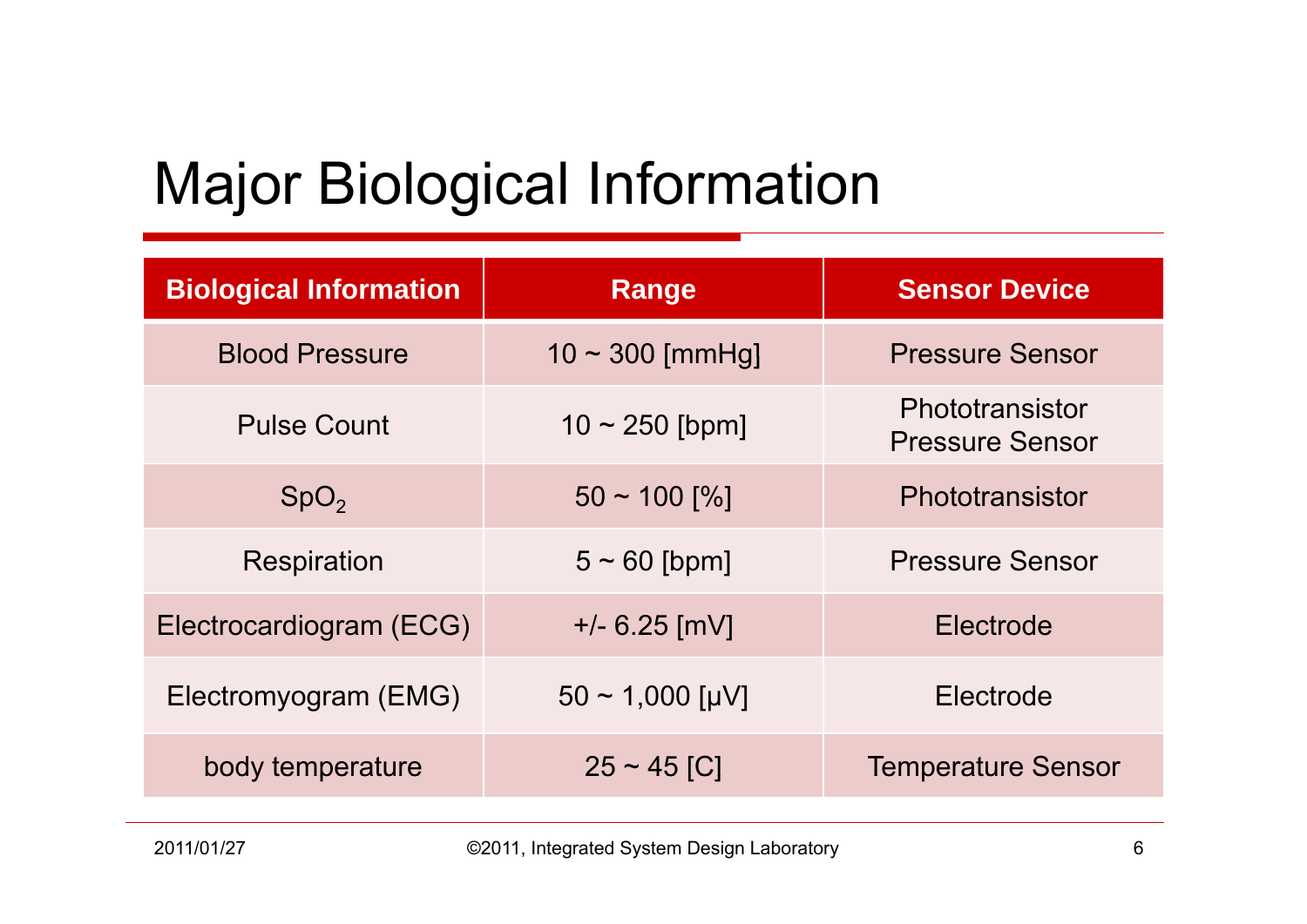□ Introduction – Motivation and Background

**□ Biological Information Sensing** 

□ MeSOC-I: Medical Domain Specific SoC

□ MeDIX-I: Medical Domain Specific Processor

□ Future Challenges

**□ Conclusion**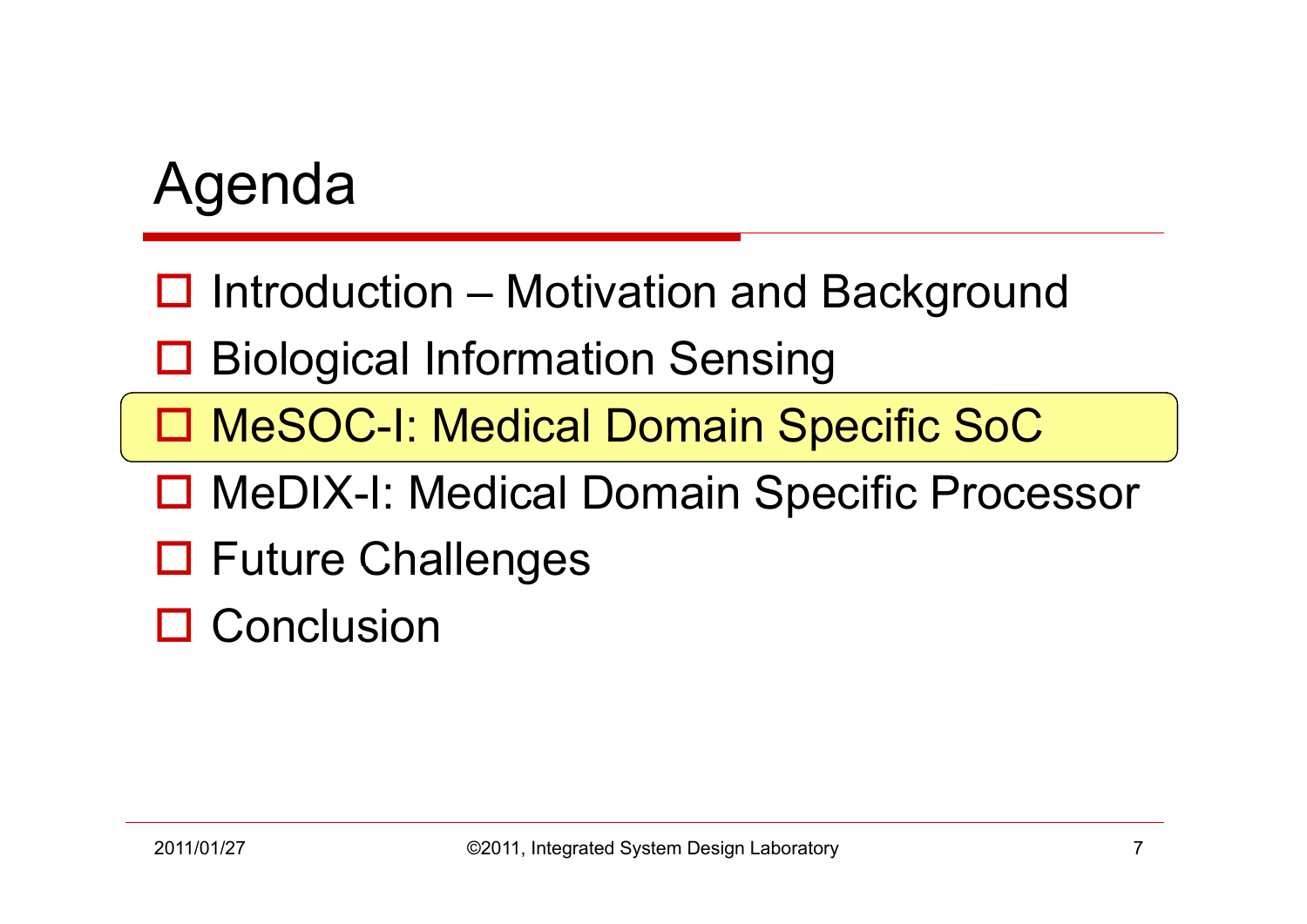# Requirements to SoC for Ambulatory Urodynamic Monitoring

#### □ Functionality

- Sensing and Transmission of Inner Body Pressure
- Applicable to Treat Urinary Disease such as Prostatic Hyperplasia
- □ Requests from Medical Doctor
	- **Less Invasion, Less Restraint, Less Awareness**
	- ■ Long Term (72 Hours, 30 samples/sec)
	- Real Time Measurement
- □ Technical Requirements
	- Smaller Size, Lighter Weight, and Lower Power **Consumption**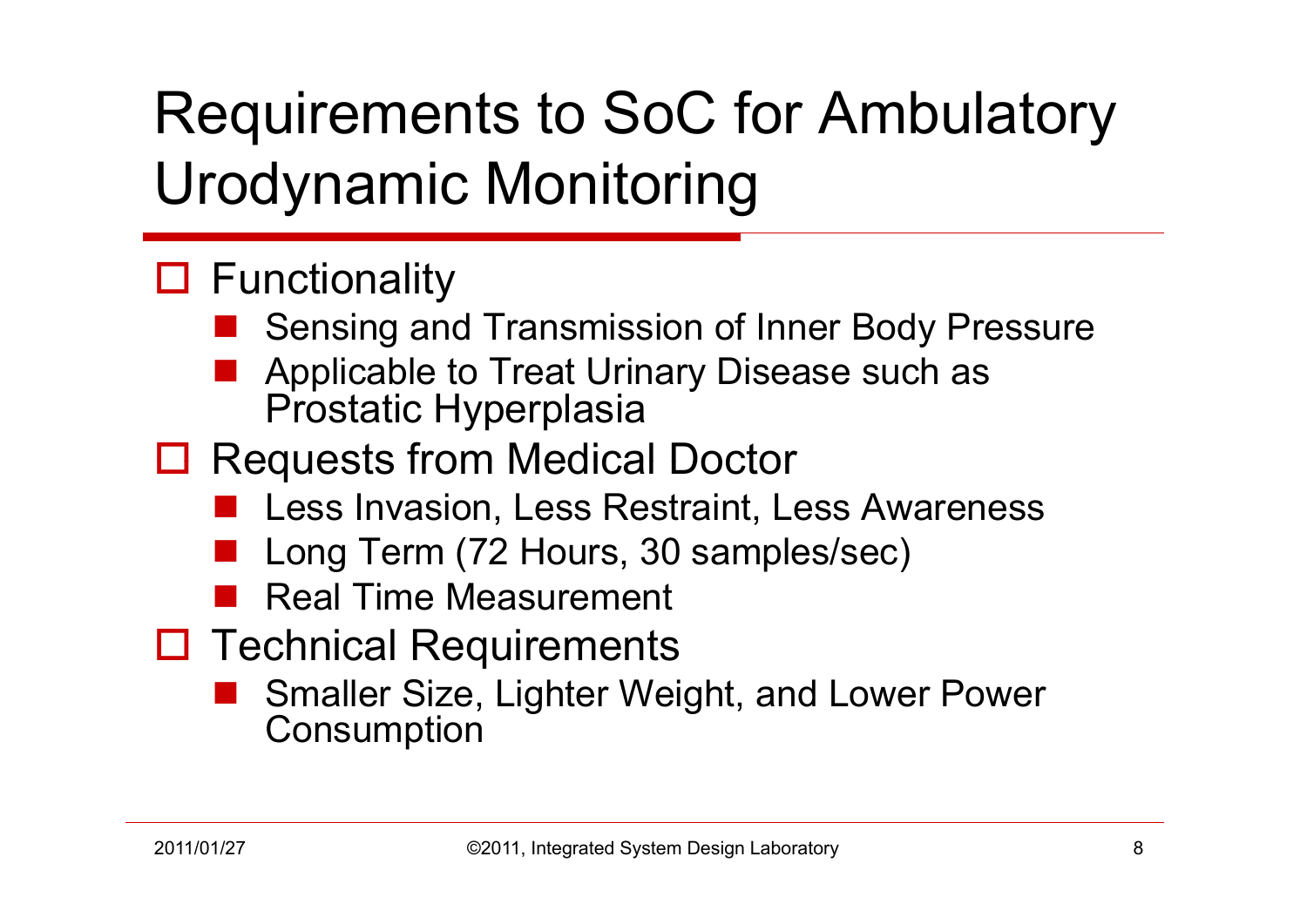# Diagnostics by Measurement of Detrusor Muscle Pressure

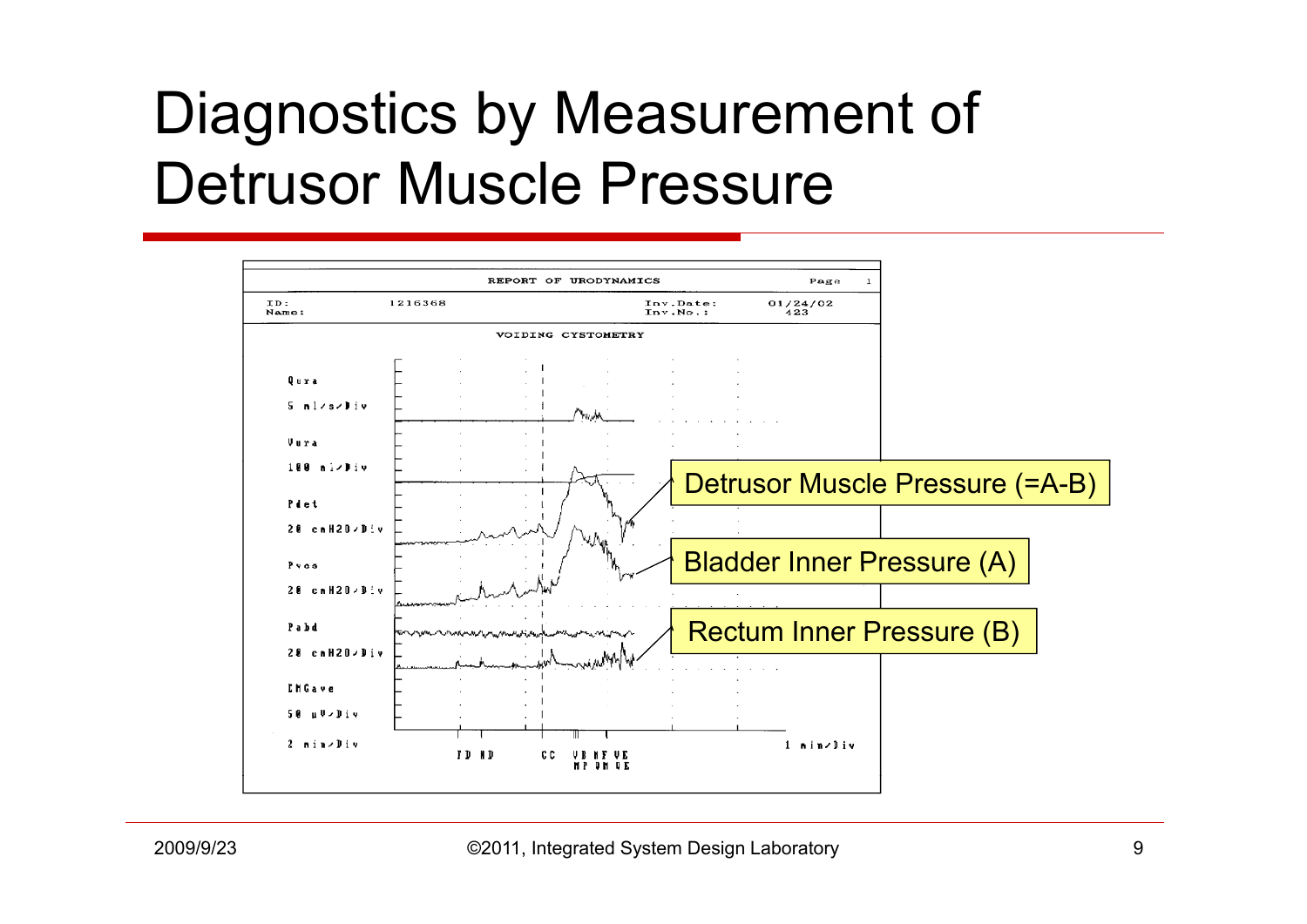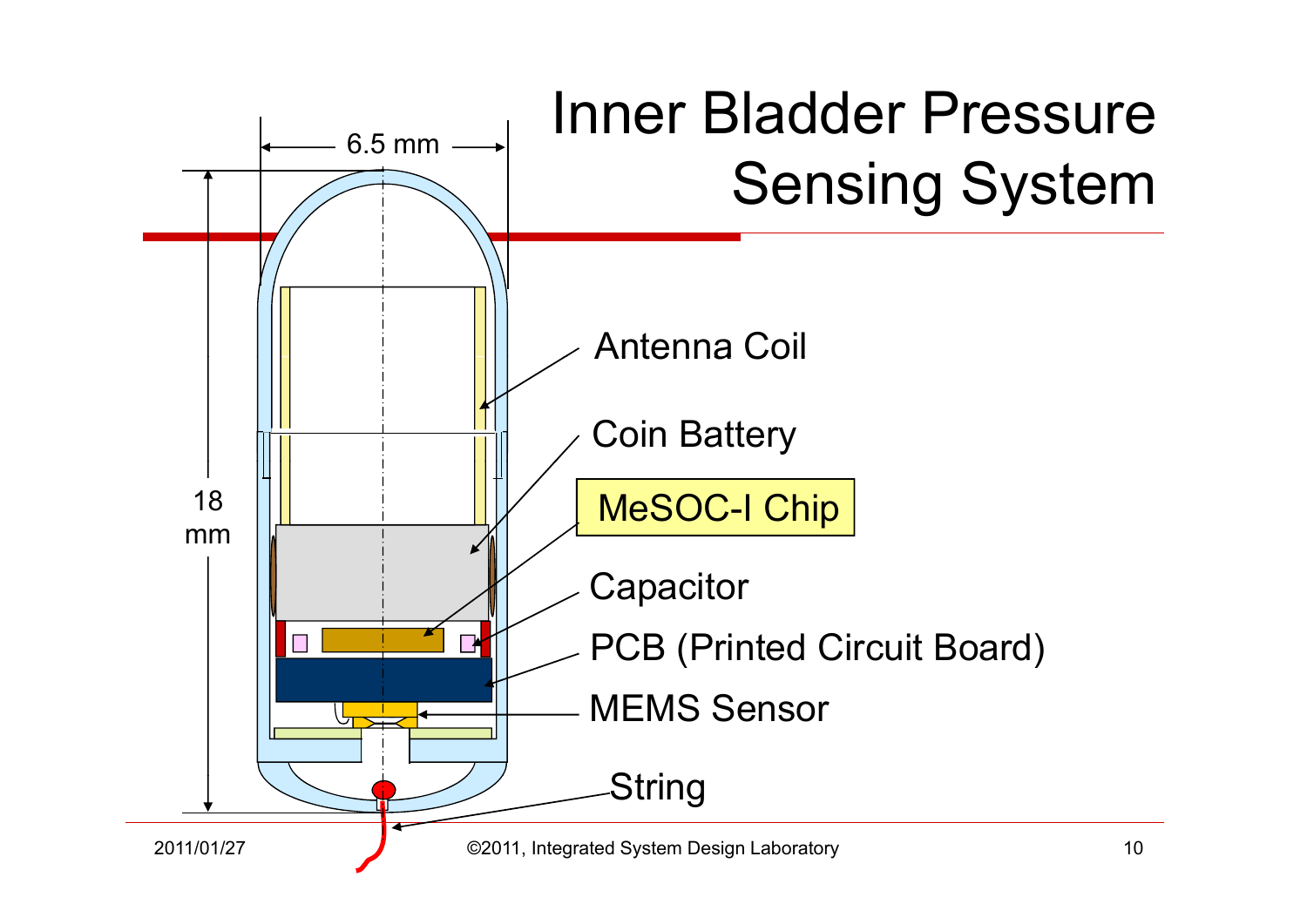#### Power Reduction Strategies

- □ System Level
	- **Report Management**
- □ Architecture Level
	- ASIP (Application domain Specific Instruction set Processor)
	- **RISC + Peripheral**
- □ Circuit, Device, and Process Level
	- DVFS (Dynamic Voltage and Frequency Scaling)
	- Sub Threshold Design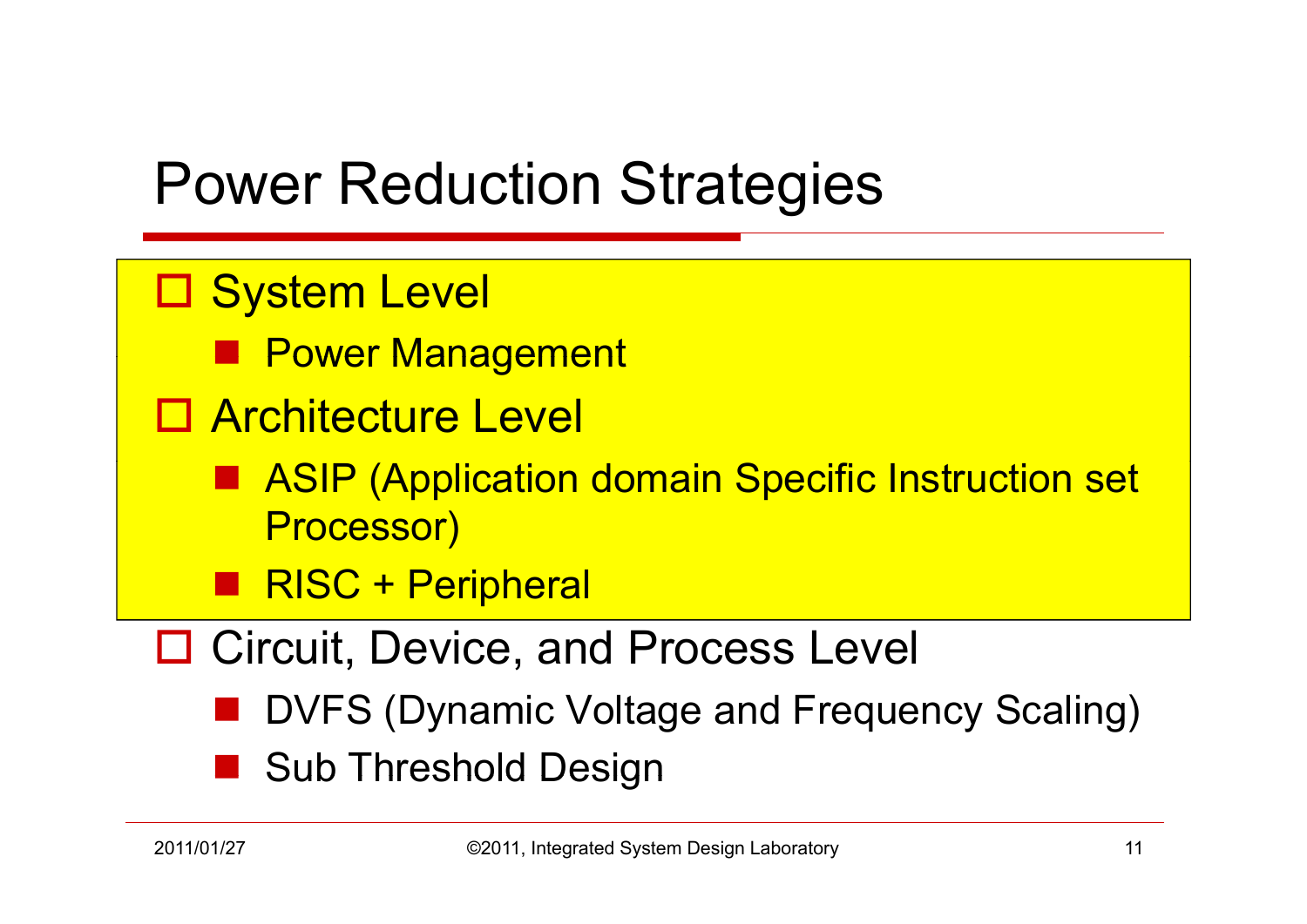#### Block Diagram of MeSOC-I

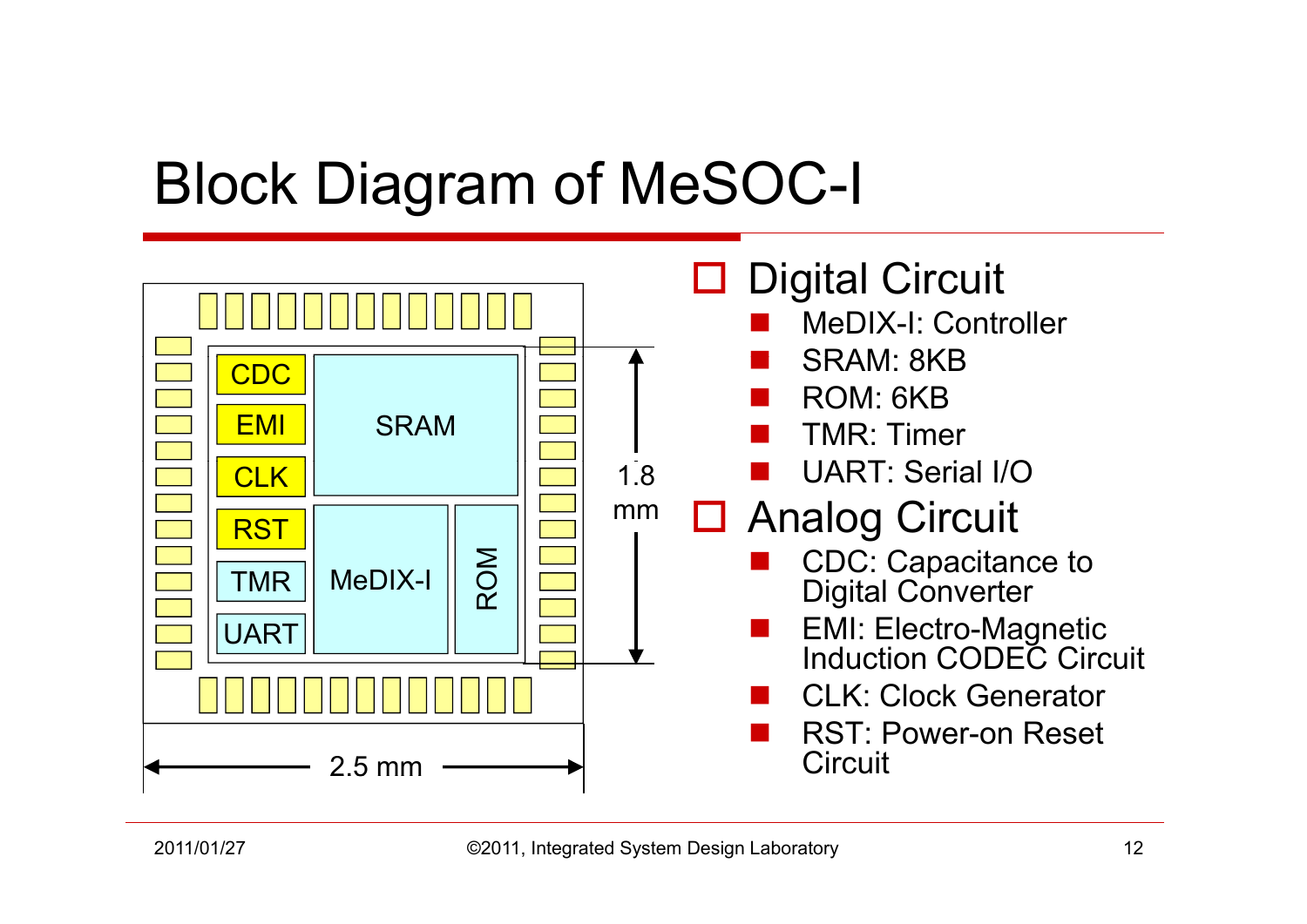# Chip Layout of MeSOC-I

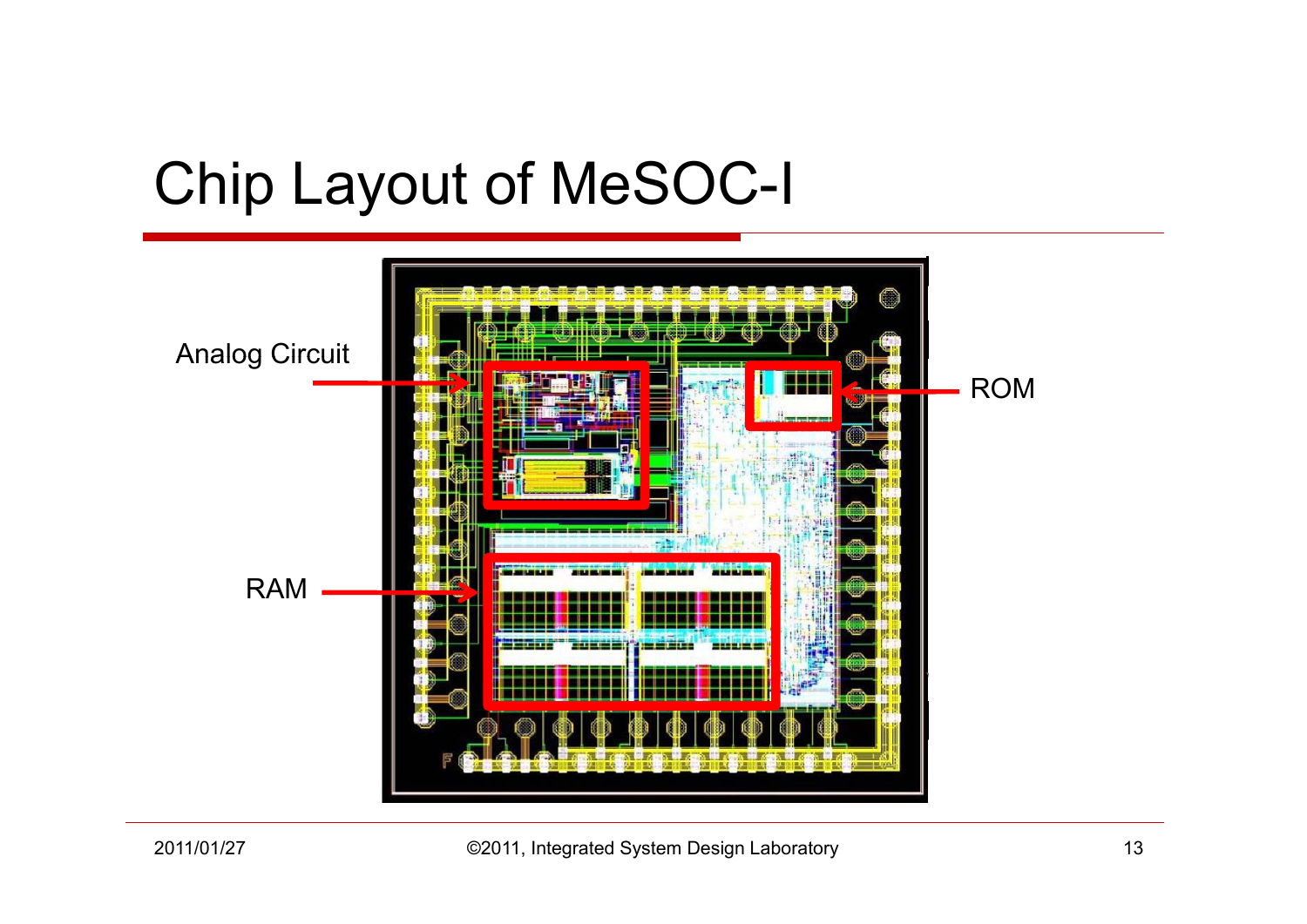# Photomicrograph of MeSOC-I (CSP: Chip Size Package)

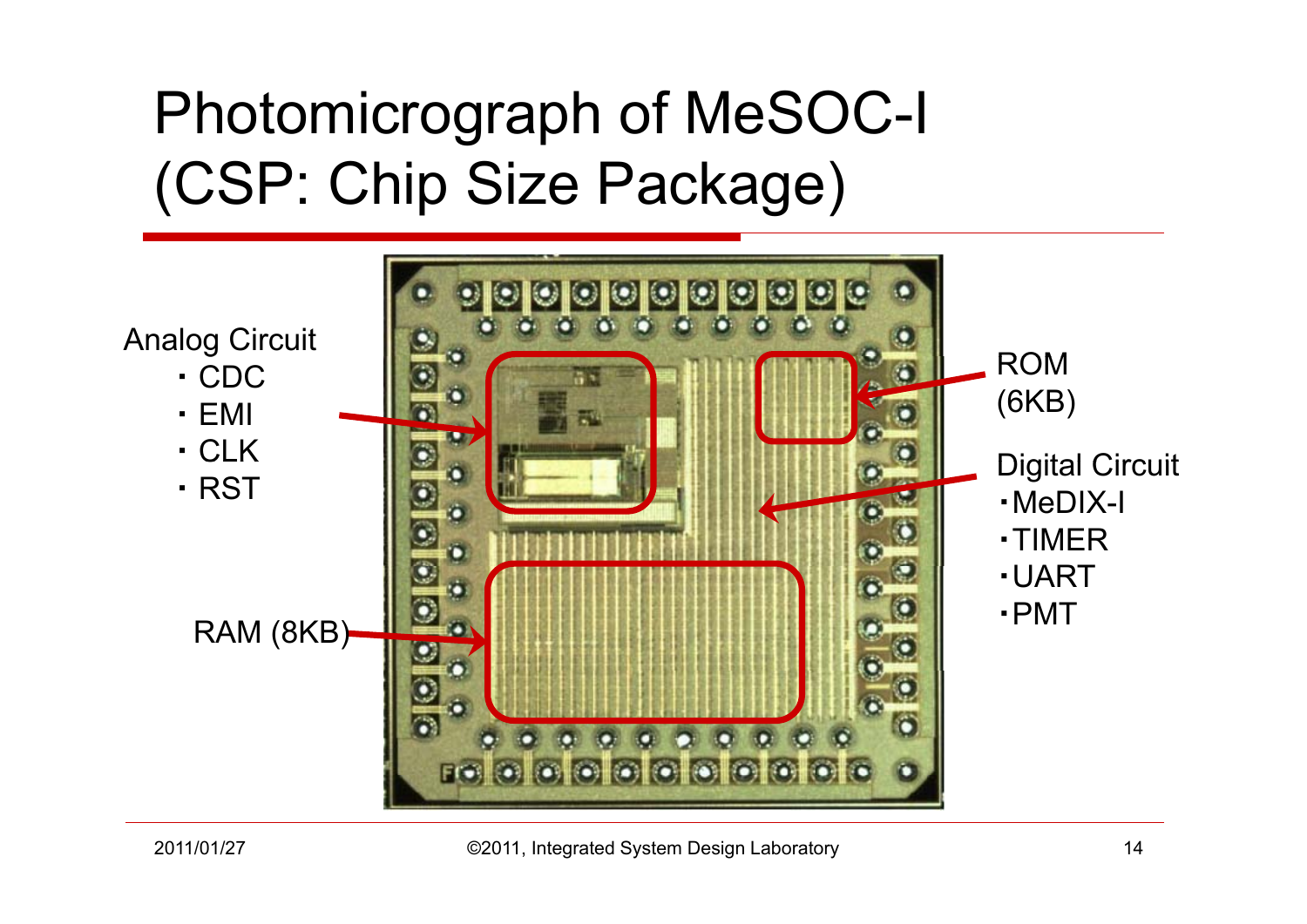# Specification of MeSOC-I

| <b>Item</b>              | <b>Specification</b>                              |
|--------------------------|---------------------------------------------------|
| Technology               | 0.18 µm CMOS (TSMC, 1.8V)                         |
| <b>Chip Area</b>         | $2.5$ mm $\times$ 2.5 mm                          |
| <b>Logic Gate Count</b>  | 32.5 Kgate                                        |
| Processor                | MeDIX-I (16 bit RISC + 10 Special Instructions)   |
| <b>Memory</b>            | ROM: 6 KB, RAM 8 KB                               |
| ADC(CDC)                 | 10 bit                                            |
| Peripheral               | <b>UART, MODEM for Electro-Magnetic Induction</b> |
| <b>Source Voltage</b>    | 1.55 V (Coin-Cell Battery)                        |
| <b>Clock Frequency</b>   | 968KHz (Processor: 161.4 KHz)                     |
| <b>Power Consumption</b> | 123µW (127µW/MHz)                                 |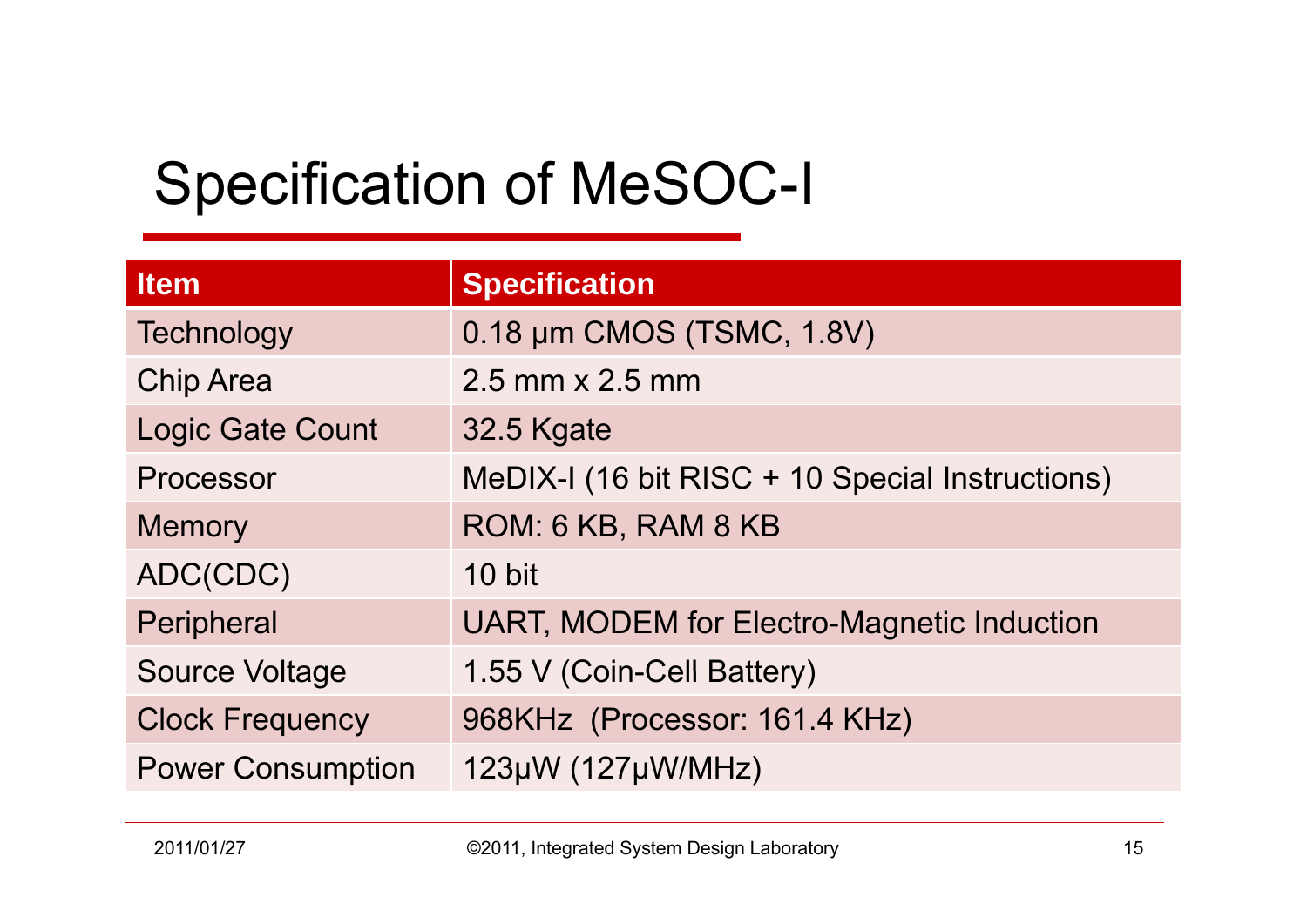#### Other Componets

#### □ Battery (Maxell SR421SW)

- Voltage: 1.55V
- Dimension: 4.8mmΦ×2.15mm
- Weight: 160mg
- Capacity: 12mAh
- □ MEMS Pressure Sensor
	- Dimension: 1.7mm x 2.21mm x 0.85mm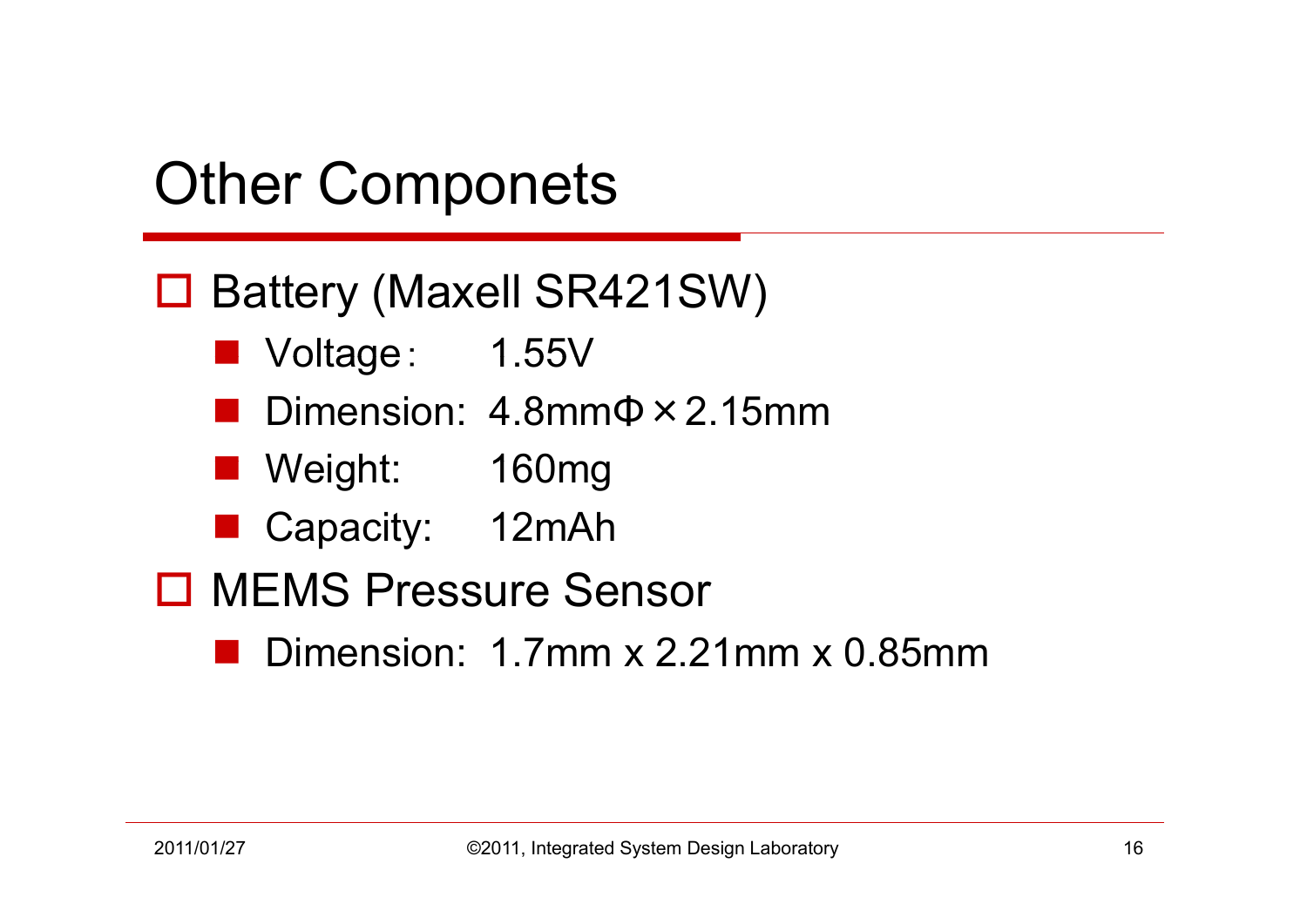#### MEMS Pressure Sensor (MEMS <sup>=</sup>Micro Electronic Mechanical System)



Size: 1.7mm x2.21mm x0.85mmt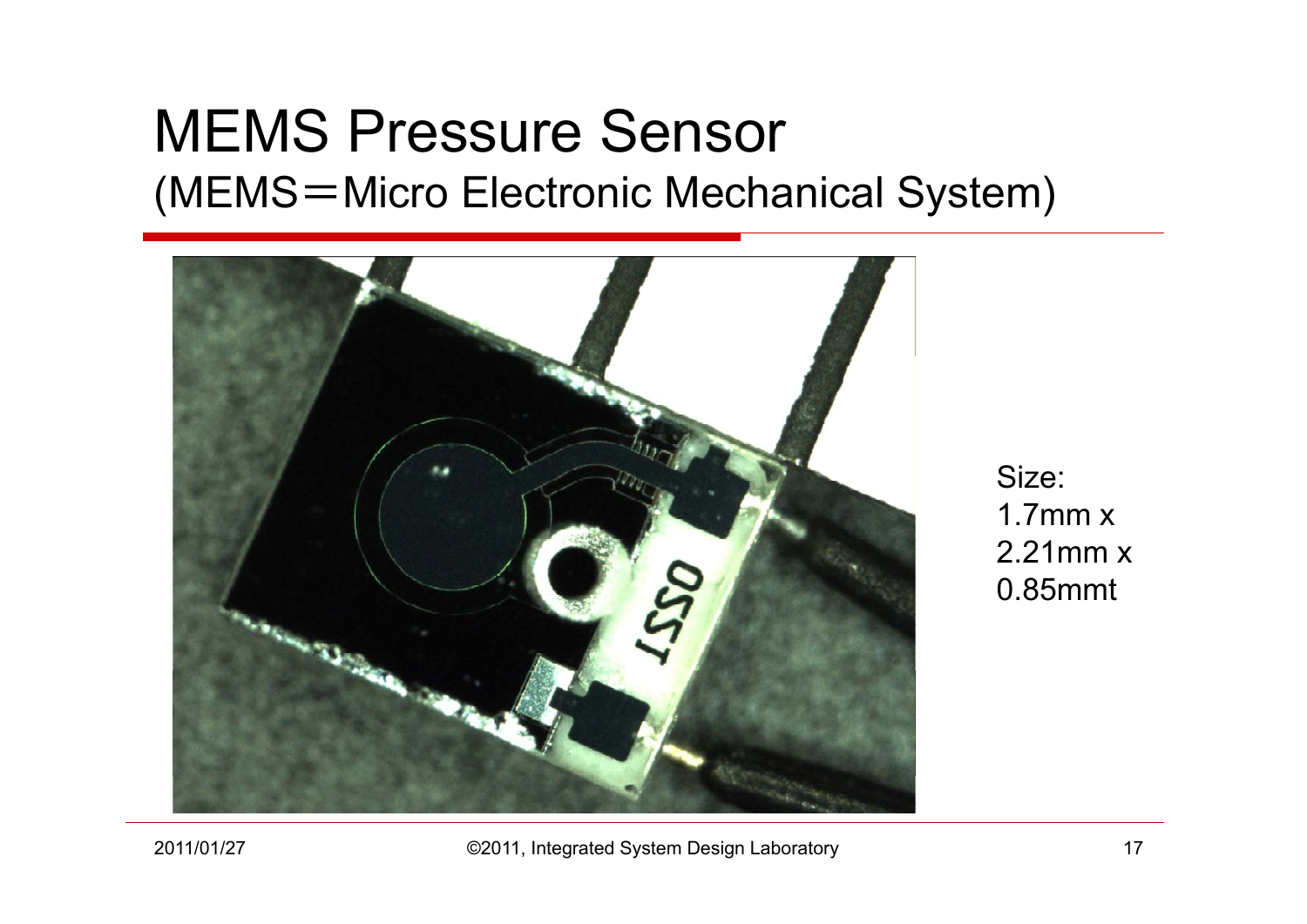- □ Introduction Motivation and Background
- **□ Biological Information Sensing**
- □ MeSOC-I: Medical Domain Specific SoC
- □ MeDIX-I: Medical Domain Specific Processor
- □ Future Challenges
- **□ Conclusion**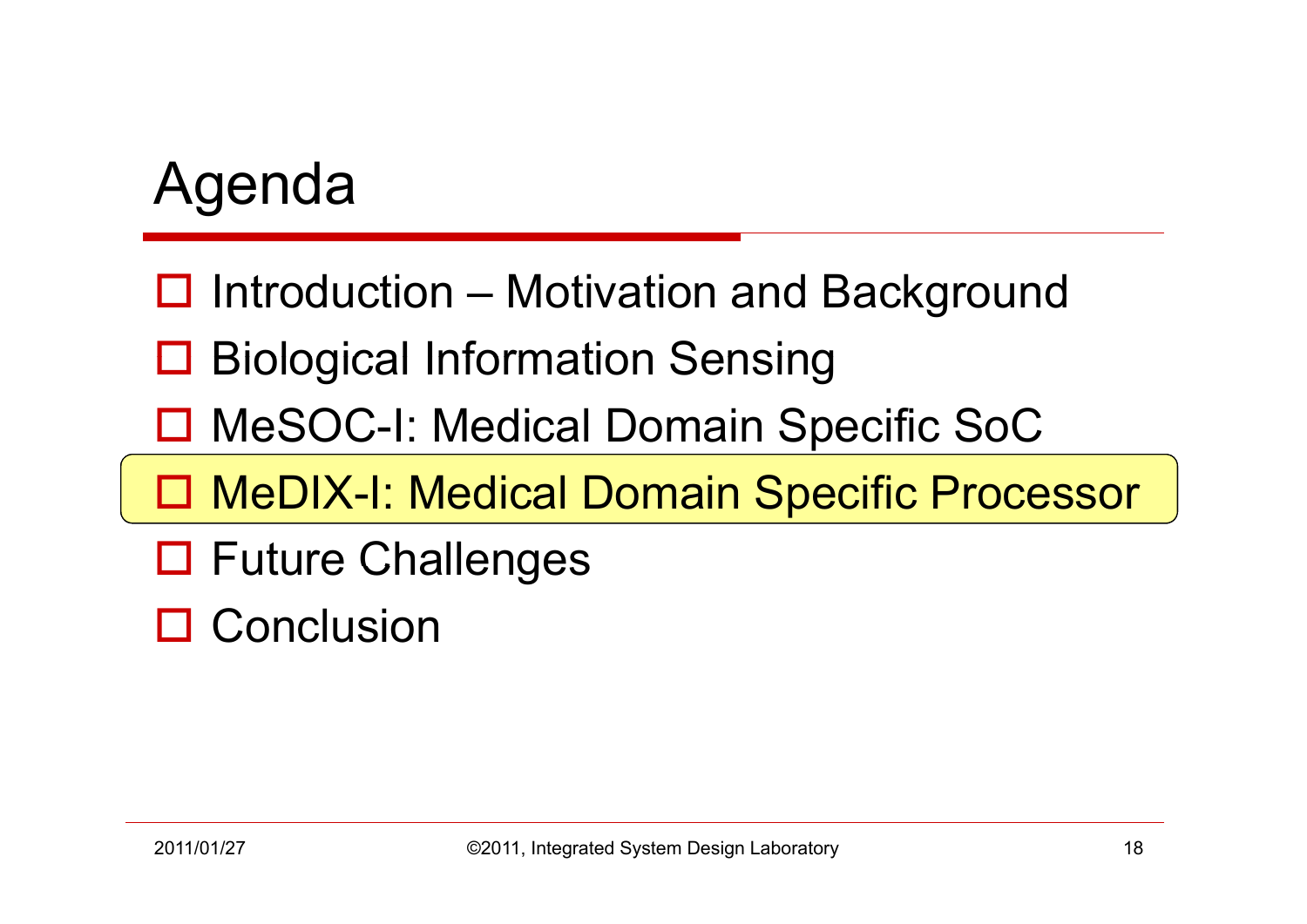# MeDIX-I: Small Low Power Processor

- $\Box$  MeDIX = Medical Domain specific Instruction set processor eXtension
- □ 16 Bit Configurable RISC Processor (Brownie Micro 16 from ASIP Solutions, Inc.) used as a Base Processor. . . . . . . . .
- □ Architecture Customized using ASIP Meister® (EDA Tool for Processor Design)
	- ECC (Error Check and Correction) Instructions
	- ADC (CDC) Control Instructions
	- Task Switching Instruction
	- Sleep Instruction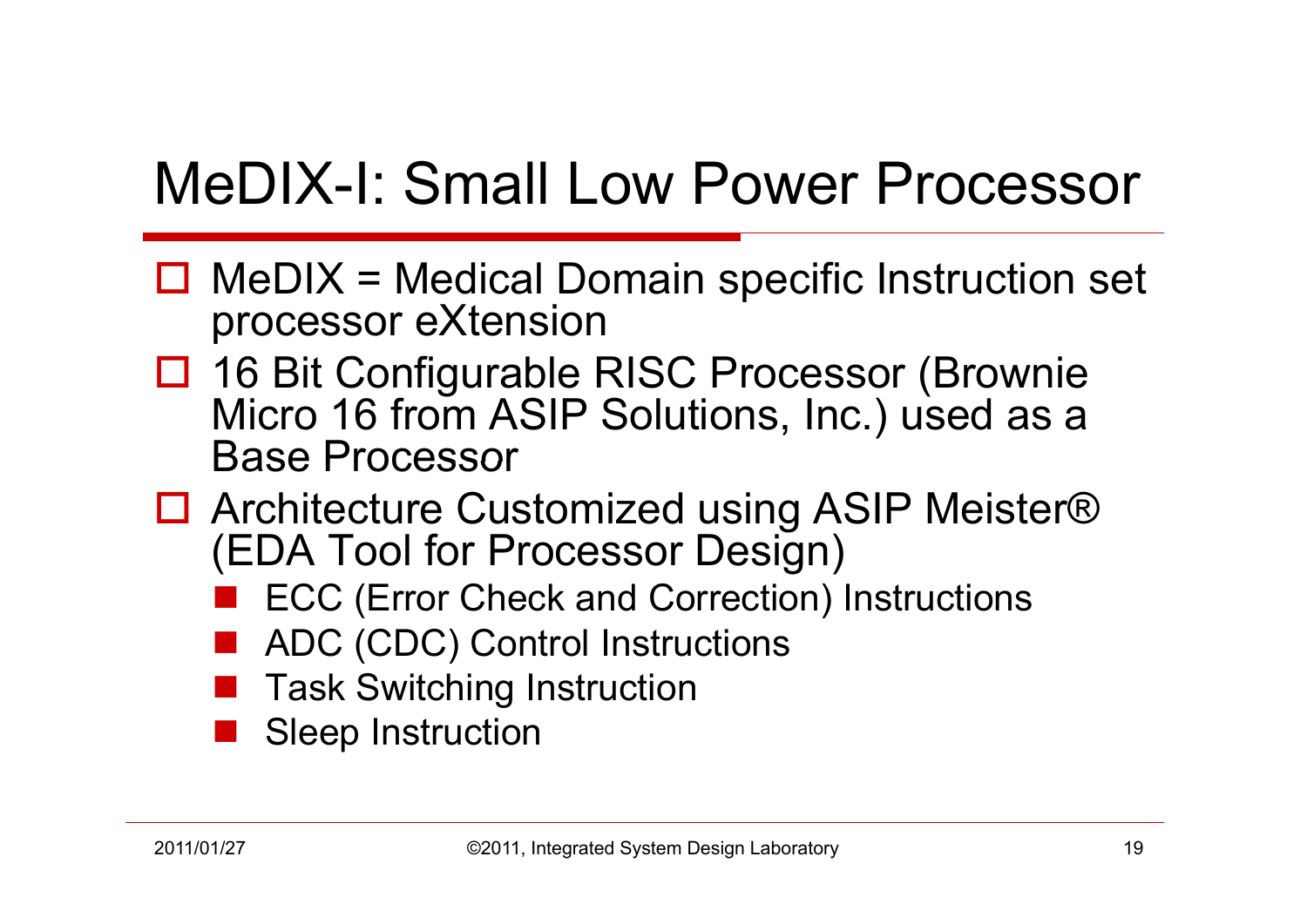# ECC: Error Check and Correction

- □ MDPC: Multi Dimensional Parity Code
	- 1 Bit Error Correction
	- 2 Bits Error Detection
	- 2*n* Redundant Bits for up to  $2^n$  Bits Data
- □ Heavy Use of Bitwise Exclusive-OR Operations
	- Software implementation (RISC operations) takes 272 cycles for 22 bits data.
	- Implementation using peripheral is less flexible in terms of data bit length.
	- Special Instructions for ECC have been added.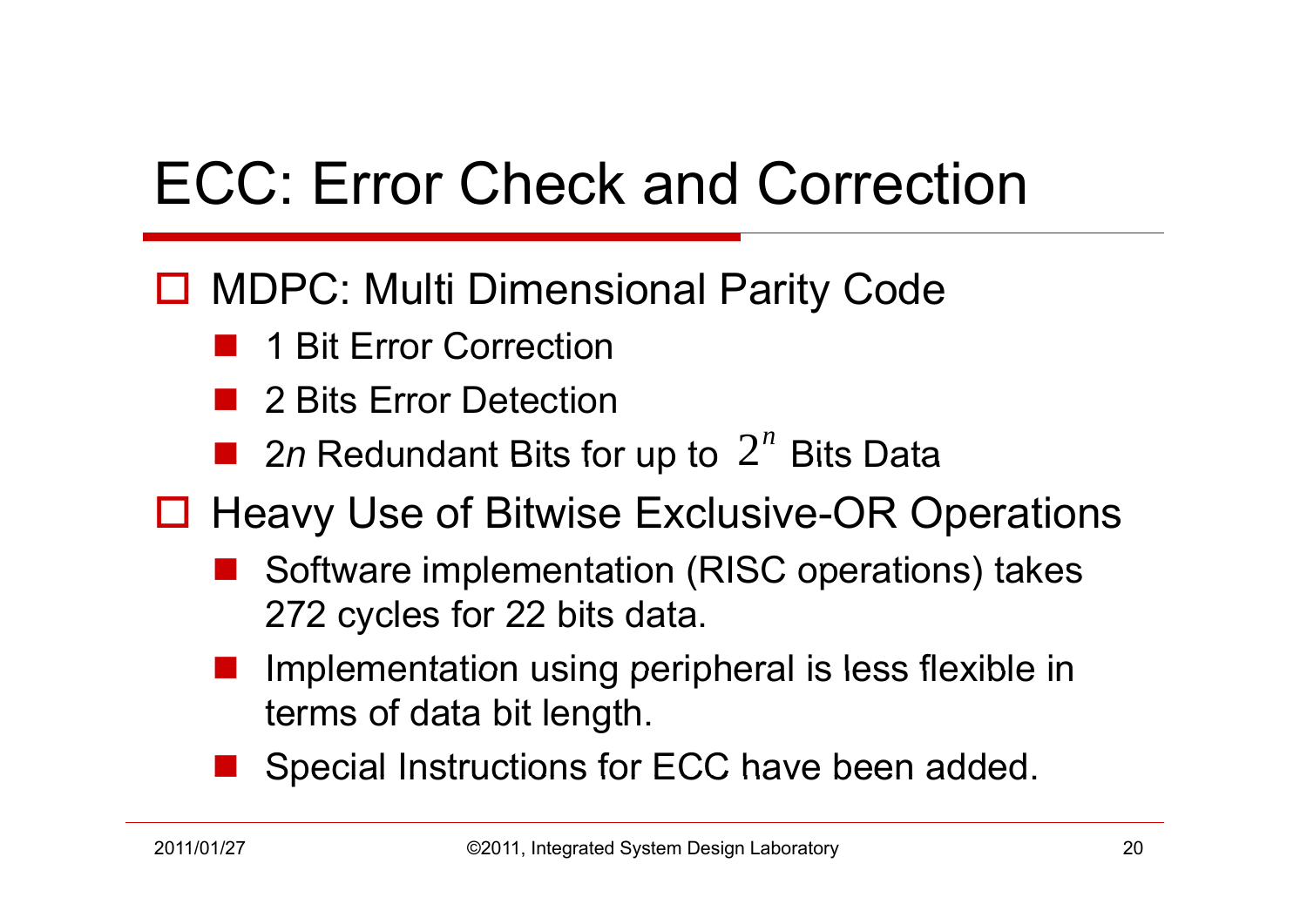# Effectiveness of Special Instructions for ECC

П Measurement Results of Area, Power Consumption, Performance (Clock Cycles), and Energy Consumption

|                | Area                    | Power     | Exec.         | <b>Energy</b> |
|----------------|-------------------------|-----------|---------------|---------------|
|                | $\lceil \mu m^2 \rceil$ | [µW/MHz]  | <b>Cycles</b> | [nJ]          |
| <b>BM16</b>    | 101,265                 | 34.5      | 291           | 10.0          |
|                | $(100\%)$               | $(100\%)$ | $(100\%)$     | $(100\%)$     |
| <b>BM16+</b>   | 169,193                 | 57.1      | 49            | 2.8           |
| Peripheral     | $(+67%)$                | $(+66%)$  | $(-83%)$      | $(-72%)$      |
| <b>MeDIX-I</b> | 107,233                 | 41.9      | 33            | 1.4           |
| $(BM16 + ECC)$ | $(+5.9\%)$              | $(+21%)$  | $(-89%)$      | $(-86%)$      |

Cell Library TSMC 0.18 μm CMOS, Clock Freq = 1MHz, Bit length = 64 bit, VDD=1.8V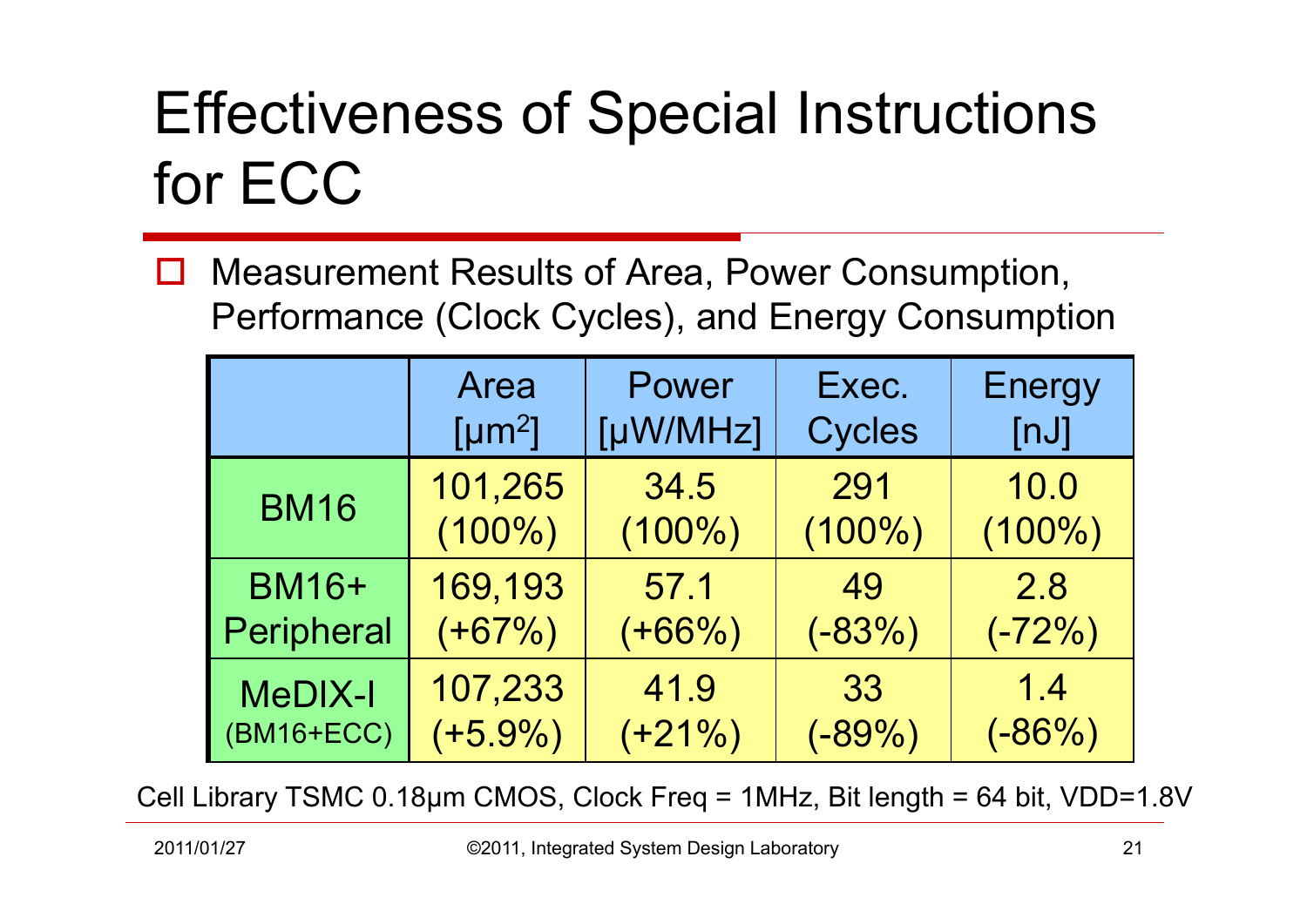## Energy Comparison for ECC

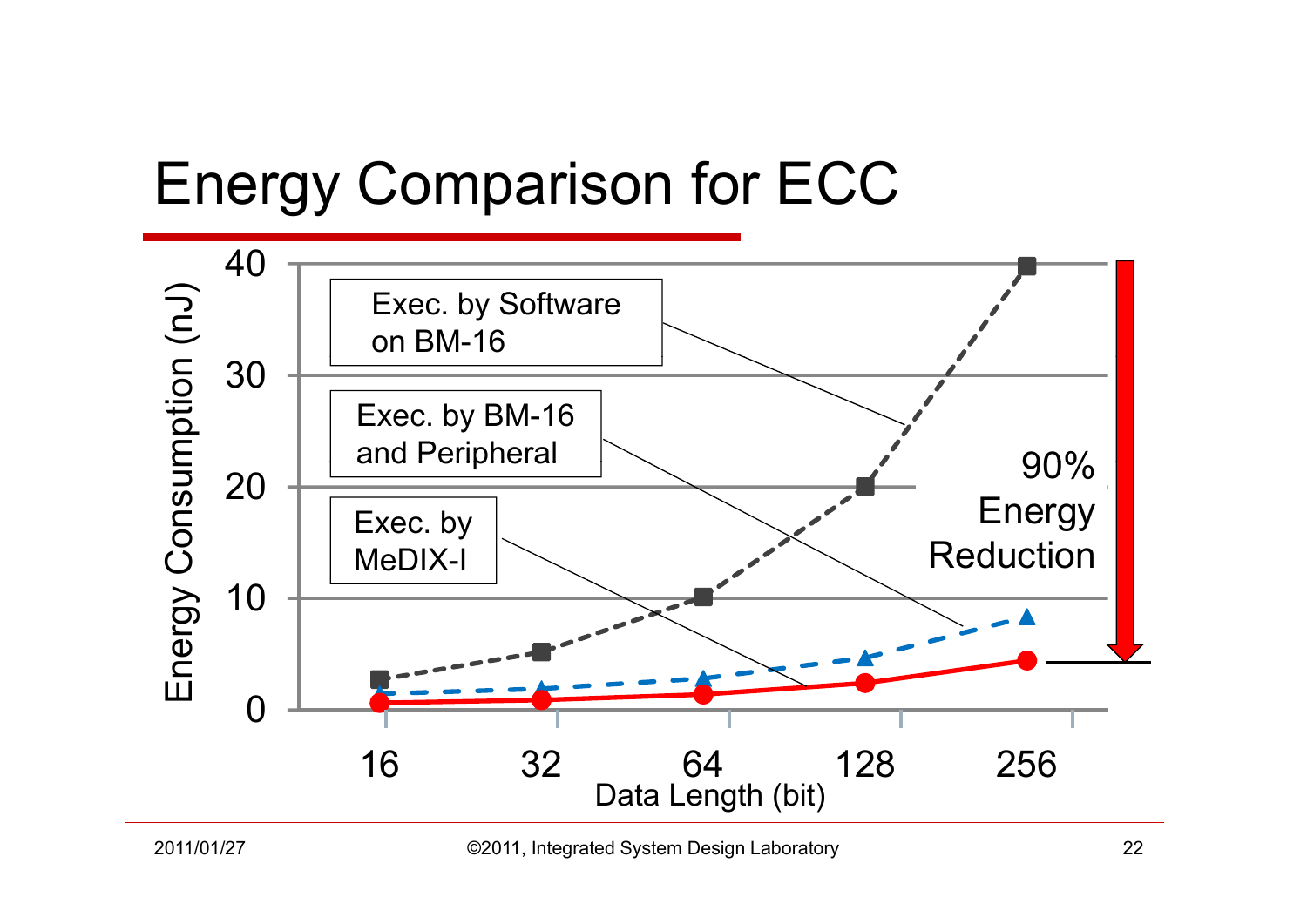- □ Introduction Motivation and Background
- **□ Biological Information Sensing**
- □ MeSOC-I: Medical Domain Specific SoC
- □ MeDIX-I: Medical Domain Specific Processor
- **O Future Challenges**
- **□ Conclusion**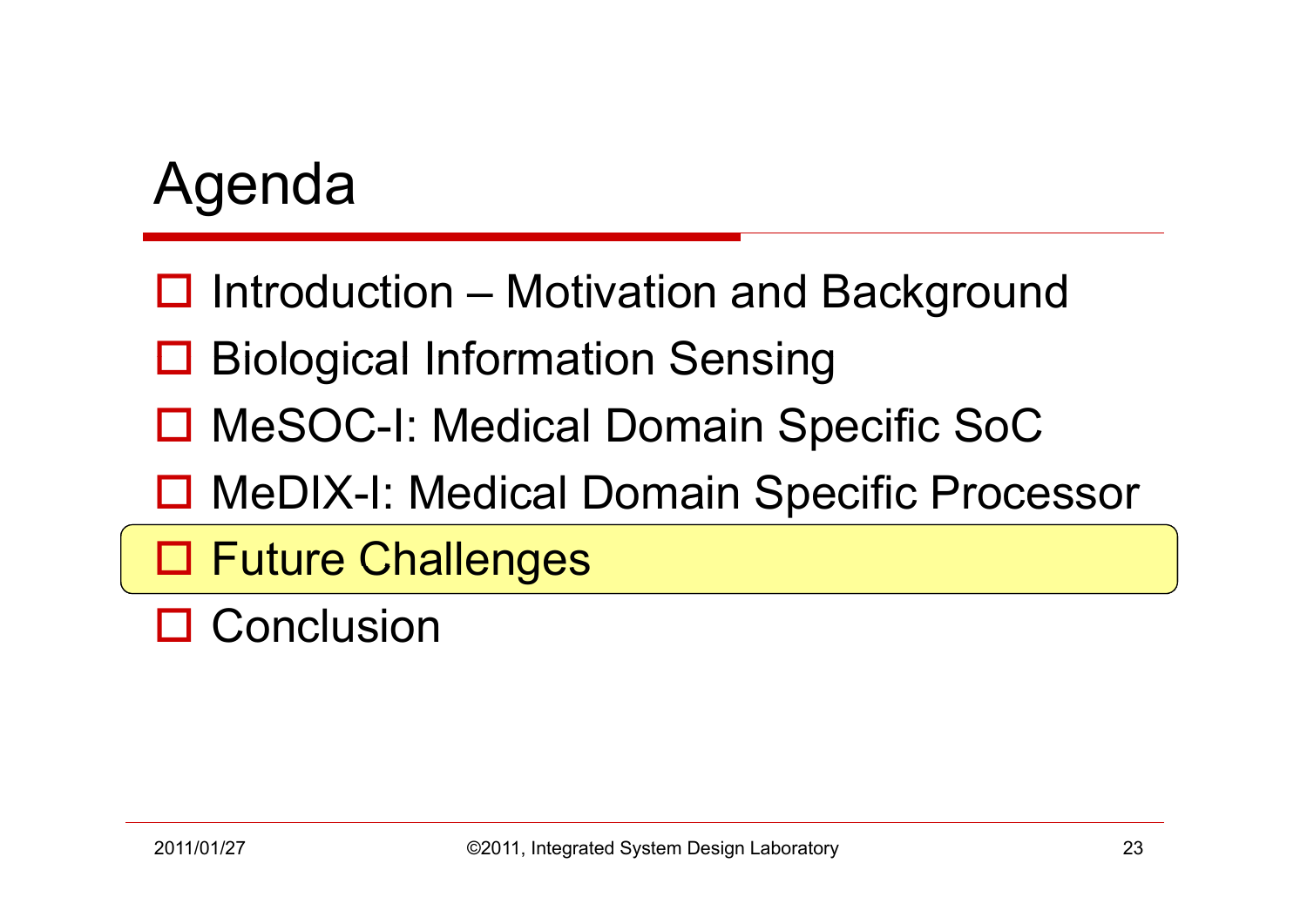# Biological Information for Aging Care and Healthcare

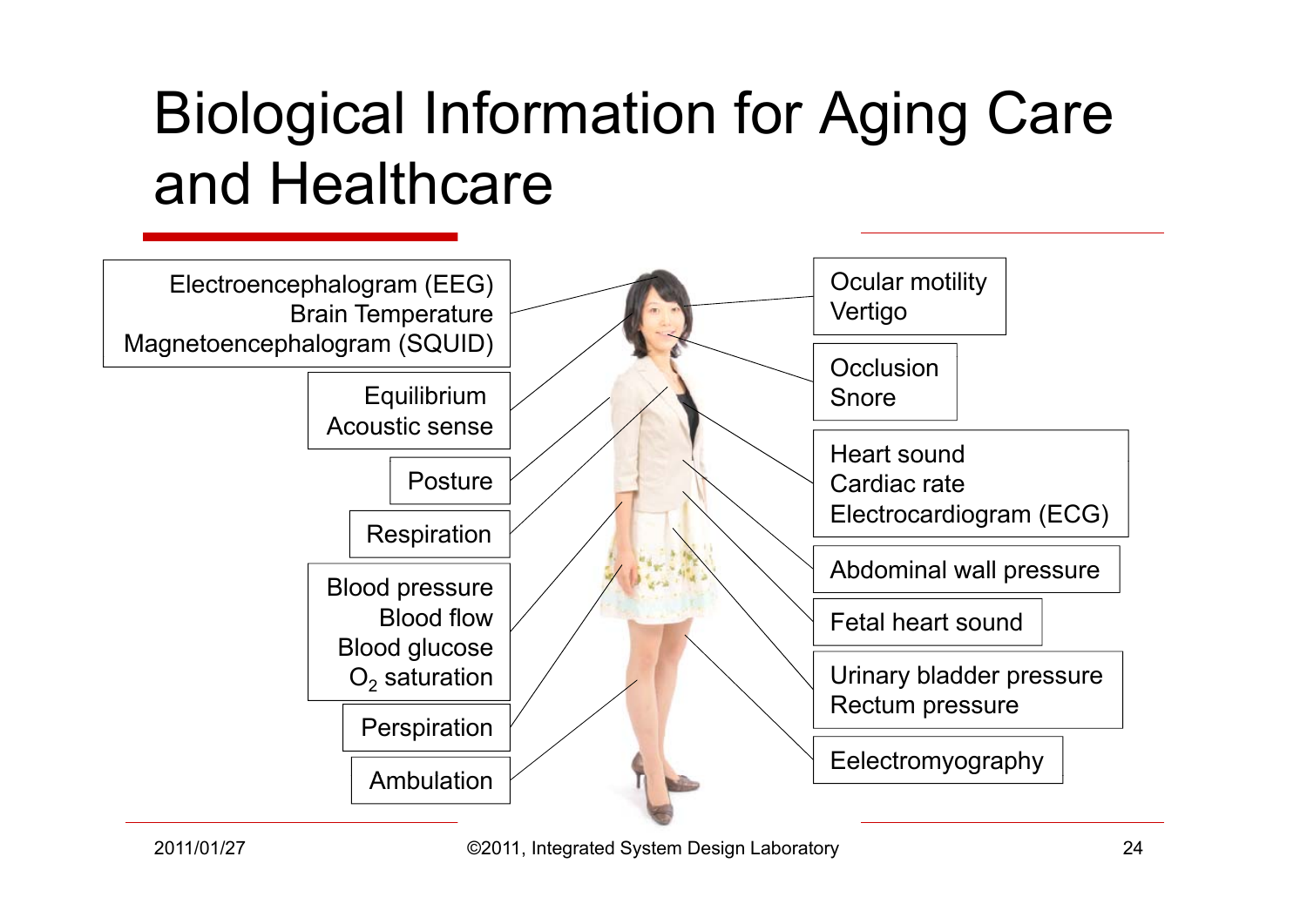# Future SoC (SiP) for Bio-Medical Information Sensing Node

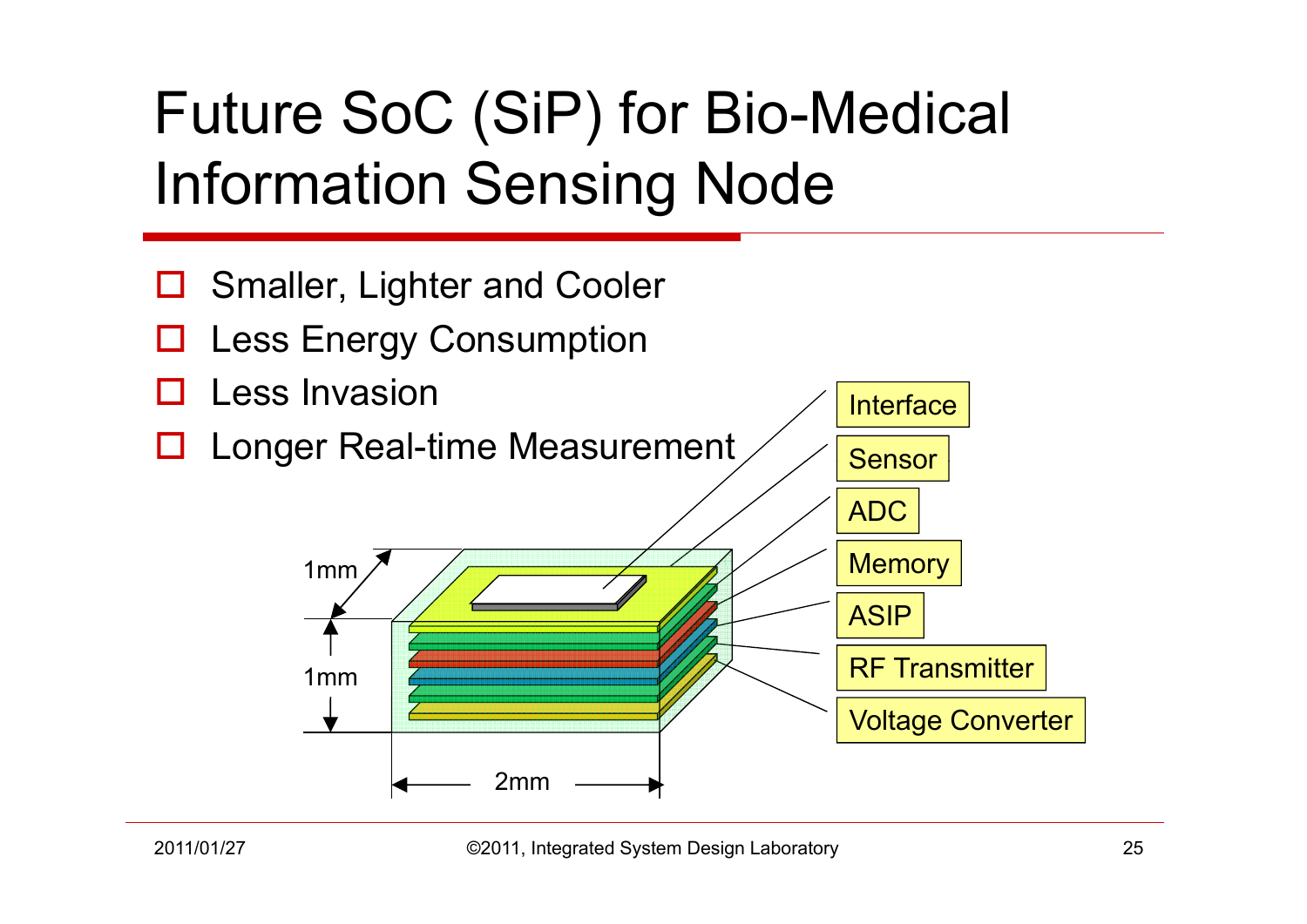- □ Introduction Motivation and Background
- **□ Biological Information Sensing**
- □ MeSOC-I: Medical Domain Specific SoC
- □ MeDIX-I: Medical Domain Specific Processor
- □ Future Challenges

□ Conclusion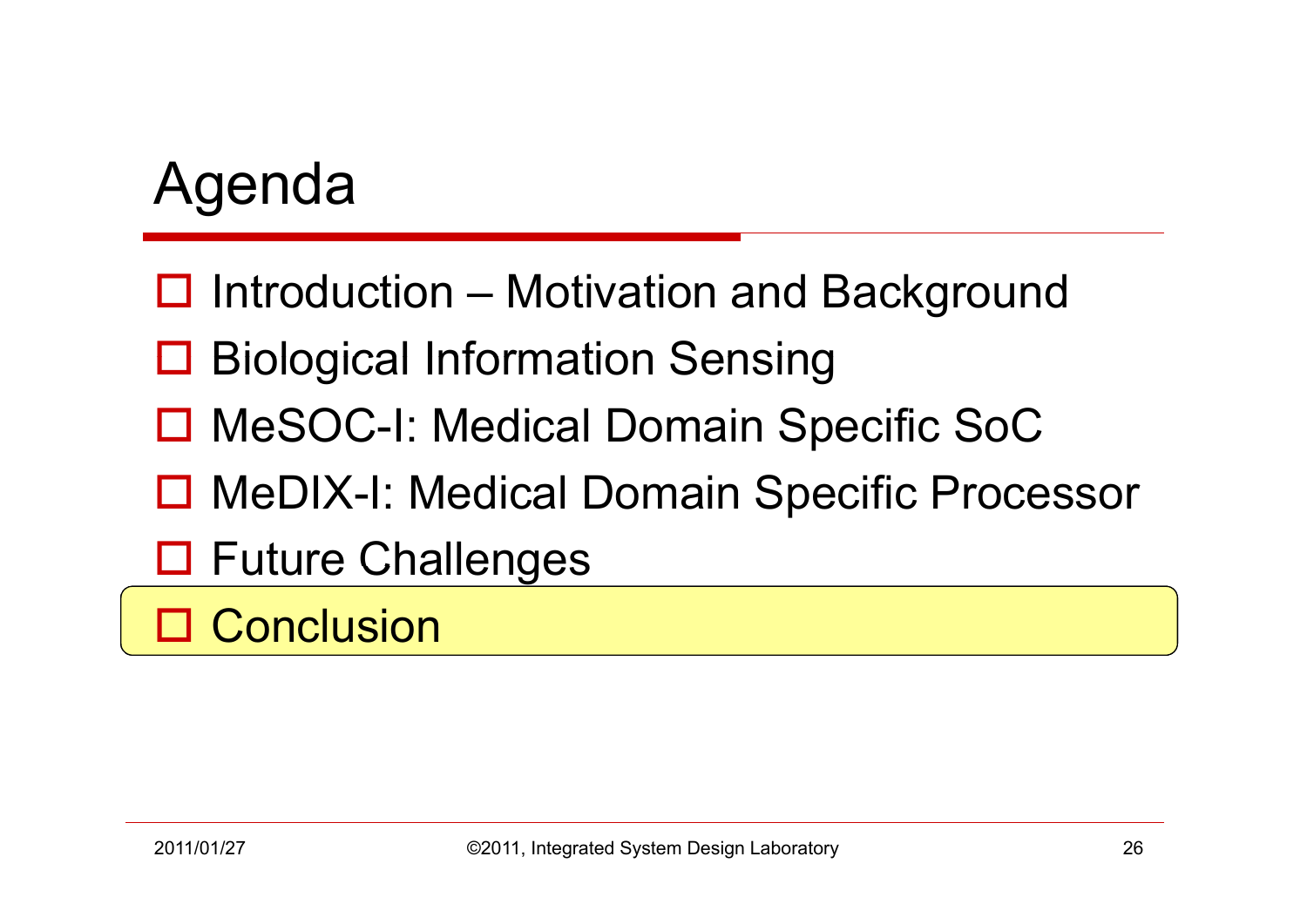#### Conclusion

- □ SoC/SiP technology is the key to realize biological information sensing systems for intelligent medical, healthcare, and wellness applications in the aging society.
- $\Box$  ASIP will play very important role in the SoC/SiP to reduce size, weight, and power consumption, while keeping high programmability.